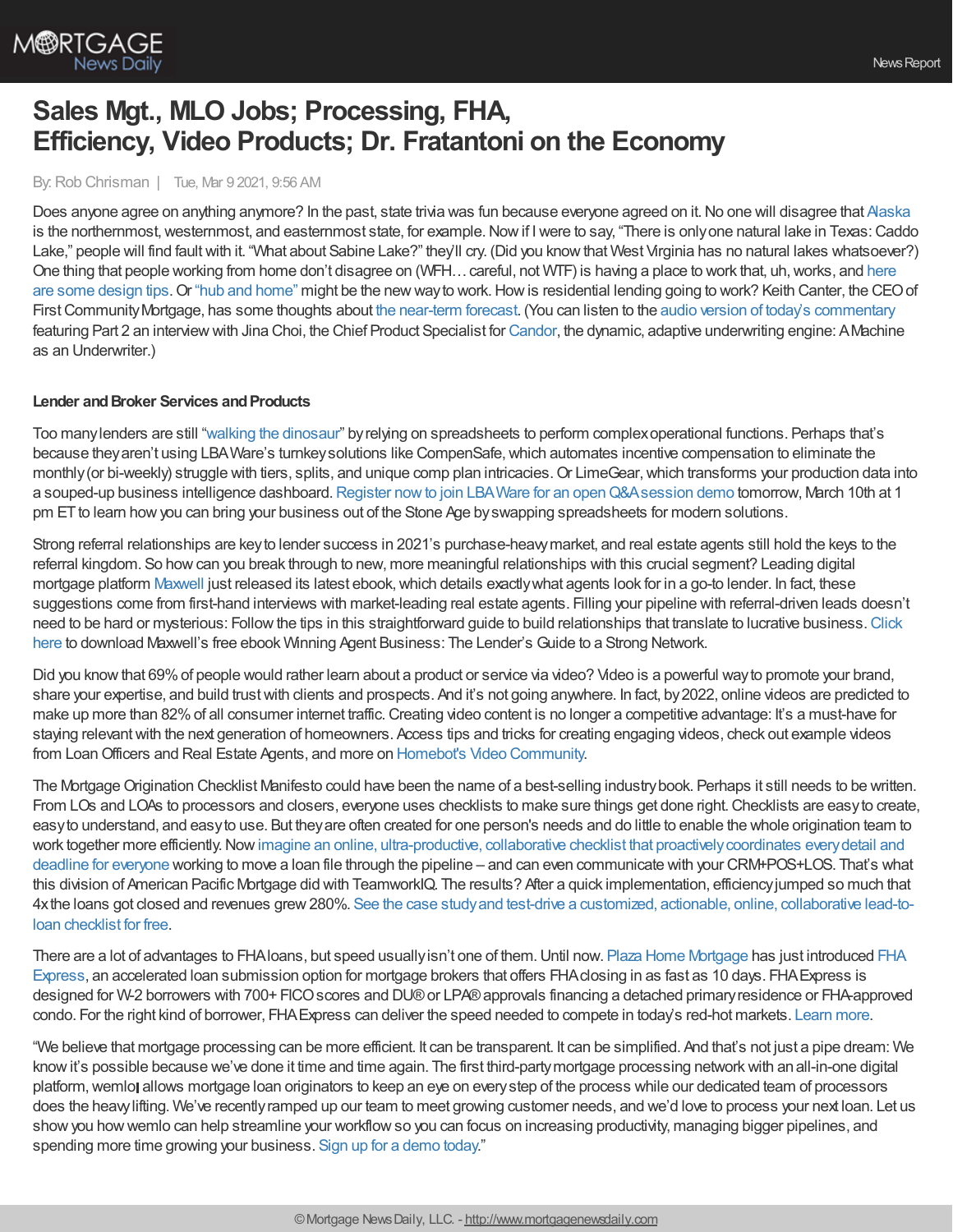# **M®RTGAGE** News Dailv

#### **Master of Disaster**

The pandemic is a disaster, and FEMA's [declarations](https://www.fema.gov/disasters/disaster-declarations) trigger investor policies around the nation. But there are things you should be aware of. For example, the FHFAissued a [request](http://r20.rs6.net/tn.jsp?f=001EpL_bkDYLaW1xwSLL7y-6sRJ81mM1A2tsOxJlMY1xgnWsa1K_7xL8_P_KelJzXt4bWouOFNZjN6uLVHHeV1s4CypSQX0kbHeh51bX1uCXBHJ3IyoOlRxOQhD_s_ItjVeRpRnWf7WJZiQ9dyu5Tvkq7ZVwj2TN4sjjqrzOzgAozK6-v9tBBkCzfVJB9aaUev5klAsS97RdR5gyHkFiCF7yvSZvs6OrVyVsAHgiTVvzbCOfhAsaJuDAcaXH1zSO9bAXgApk18-84qCbkN6Tg7e7Bk8loFNvGUeDfRlGbxOBu45FkJ1u8QFVqeKGSOCa-a26qRWBty0OvWpupT3Y2XMdvUn83P77iEF32uyyw0s-ZaWQ4MdDxvqPW1hFvxonCnzgO0J6tfbZ-hvQXkbW7uyquC2hGSiDP4khYTHCvNrGF1Z3js0PvOZAPd8bDjy8zKa4Fh05LNOdLAeh3zMPr1wrSKbIvETlAGD8oCjY7c_OhNH-OKGhqBicQ==&c=XsQ-fpLcSvzzHBs--DElhZZ15H2rKqYs1qR_saucKM-NXO1qWqe5lQ==&ch=Ov1cKZ81WjA-4mkWZcSNuPJOs2AMTVS18ORXLK1pidRyfT5RC_DcFw==) for input on risks posed byclimate change and natural disasters to Fannie Mae, Freddie Mac, the Federal Home Loan Banks, and the broader housing finance system. FHFAis soliciting public feedback in several areas, including identification and assessment of climate and natural disaster risks and potential enhancements to FHFA supervision and regulation as it relates to these risks.

FEMA has issued a disaster declaration to include the following counties in Oklahoma: Canadian, Carter, Cherokee, Comanche, Cotton, Hughes, Jefferson, Le Flore, Mcintosh, Oklahoma, Okmulgee, Osage, Pittsburg, Stephens, Tulsa, and Wagoner. Caliber Home Loans issued a reminder to consult it Seller Guide for disaster policies.

Flagstar Bank posted loan guidance, in relation to Oklahoma & Texas Severe Winter Storm. Information on Government Transactions, updated March 1st, is available in [memo](https://www.flagstar.com/content/dam/tpo/sellers-guide/announcements/21032.pdf) 21033. Conventional and Non-Agency Transaction information is available in memo 21032.

Mortgage Solutions Financial issued Revised Announcement [02-21C](http://r20.rs6.net/tn.jsp?f=0015FhAcqehxkvaYmRMzcYPtI88GU41V7bzBxxQ8mH1d9IksiVT_oxmZ_bvFCK905wbKCuY1_HCWRmrx2t6-vi_sLX1BHP5fkPV-2h511iZkWp9U0ppEWAspIydVcnio8SxiQi8Ty9Q2LGEewjQR_aYmvGEzDJzGyJcVkgwM9dbWtUk3bRF-ydj428Y2mCWte-GPf1-d7Ouo-e8n_cNMLWIzZ9hfaAm4bdhWk6wtIR-4sg=&c=eUqFC6RxftyyUSfLssUuyBxwmSK-g5mm_kF-GFHzFERKhfmcd0j3FA==&ch=dnX9-kegzgSv71goI6HgnVh92LwKkswgDGEYsAkwuGVjdaZ8UlvwXQ==) in regard to the severe winter storms in Texas.

Although FEMAhas granted individual assistance to counties in Texas, AmeriHome will generallynot require disaster inspections for loans secured byproperties in those counties. In addition, loans with appraisal waivers or without appraisals will generallybe eligible without additional inspections.Note that these counties will not be included in the AmeriHome Disaster Database on Seller Web.

Extreme weather in Texas has led to negative property impacts such as burst pipes, water damage, and cracked swimming pools. For properties located in disaster-impacted areas, lenders must take prudent and reasonable actions to determine whether the property condition mayhave materiallychanged,which could require a newinspection. For a conventional loans, this mayimpact an appraisal waiver offering. Post-closing appraisals are not acceptable. Properties located in counties in a declared disaster area must complywith FAMC's Disaster Policy. Refer to the FAMC Disaster Counties [Requirements](https://lendingpartners.franklinamerican.com/wiki/_media/public_extranet/correspondent_manual/cman_disasterrequirementschapter.pdf) chapter for further details.

First Community Mortgage posted updated information on Texas Severe Winter Storms on 03/01/21 in Disaster Announcement DA-21-02.

Don't forget that the previous pause in loan closing and funding due to the Oregon Wildfires has been lifted for some properties. Read Flagstar Bank's Memo [20089](https://www.flagstar.com/content/dam/tpo/sellers-guide/announcements/20089.pdf) for details.

### **Capital Markets**

Economic data lastweek continued to point to improving conditions as vaccine roll-out accelerates and social mitigation restrictions are loosening. While COVID remains a concern, many leaders are hopeful that a return to a sense of normalcy is close at hand. The ISM Manufacturing Indexincreased, continuing the overall upward trend that began last spring. The price paid indexalso continued to rise, fueling market expectations of higher inflation, as many commodities used in production were listed as being in short supply. The ISM Services Index remained in expansion territory, but dropped slightly as the pace of expansion moderated. Construction spending increased in Januarywith private residential construction and public projects such as street and highwayprojects leading the way. Mortgage applications increased for the week ending February26, breaking a 5-week slide. **Talk fromthe Fedindicates it is committedtokeep borrowing costs low.** Despite the market's inflation concerns given the improving economic conditions and the potential effects of another massive spending bill, the FOMC is not expected to make any significant changes to monetary policy at their upcoming meeting on March 16-17.

Taking a farther look back, it's all about perspective. I could tell you that the 10-year Treasuryyield has more than tripled from August of last year. I'd also be accurate in saying that it is only 20 bps higher than its pre-COVID record low. Speaking of records, it's been said we are seeing record short positions in the U.S. Treasury bond. Yesterday was a ho-hum day in the MBS market, likely due to a relatively light data week coupled with the quiet period ahead of next week's FOMC meeting. Treasuries and MBS pulled back again, with the bulk of the retreat taking place at the open as the pace of the selling moderated considerablyinto the afternoon. **Some volatilitythat drops yields back down** may be welcomed, as rising rates will further depress the economy.

Despite outright inflation not being a problem in decades, it has become more of a concern with the stimulus packages and (hoped for) resulting economic activity. The MBA's Chief Economist, Dr. Michael Fratantoni, has some thoughts. "We are [forecasting](https://www.mba.org/news-research-and-resources/research-and-economics/forecasts-and-commentary) a burst of activity over the next several months as people are finallyable to spend on various goods and services as the vaccine rollout continues and restrictions are lifted. **Thiswill likelyleadtoa temporaryincrease ininflation.** In fact, there are manyexamples, like the impact of the chip shortage on auto manufacturers, of how this might play out. Closer to our industry, watch for the spike in lumber prices. That said, we expect that after an initial increase, inflation will return to more normal levels (about 2 percent) possiblyaround the same time the Fed begins to